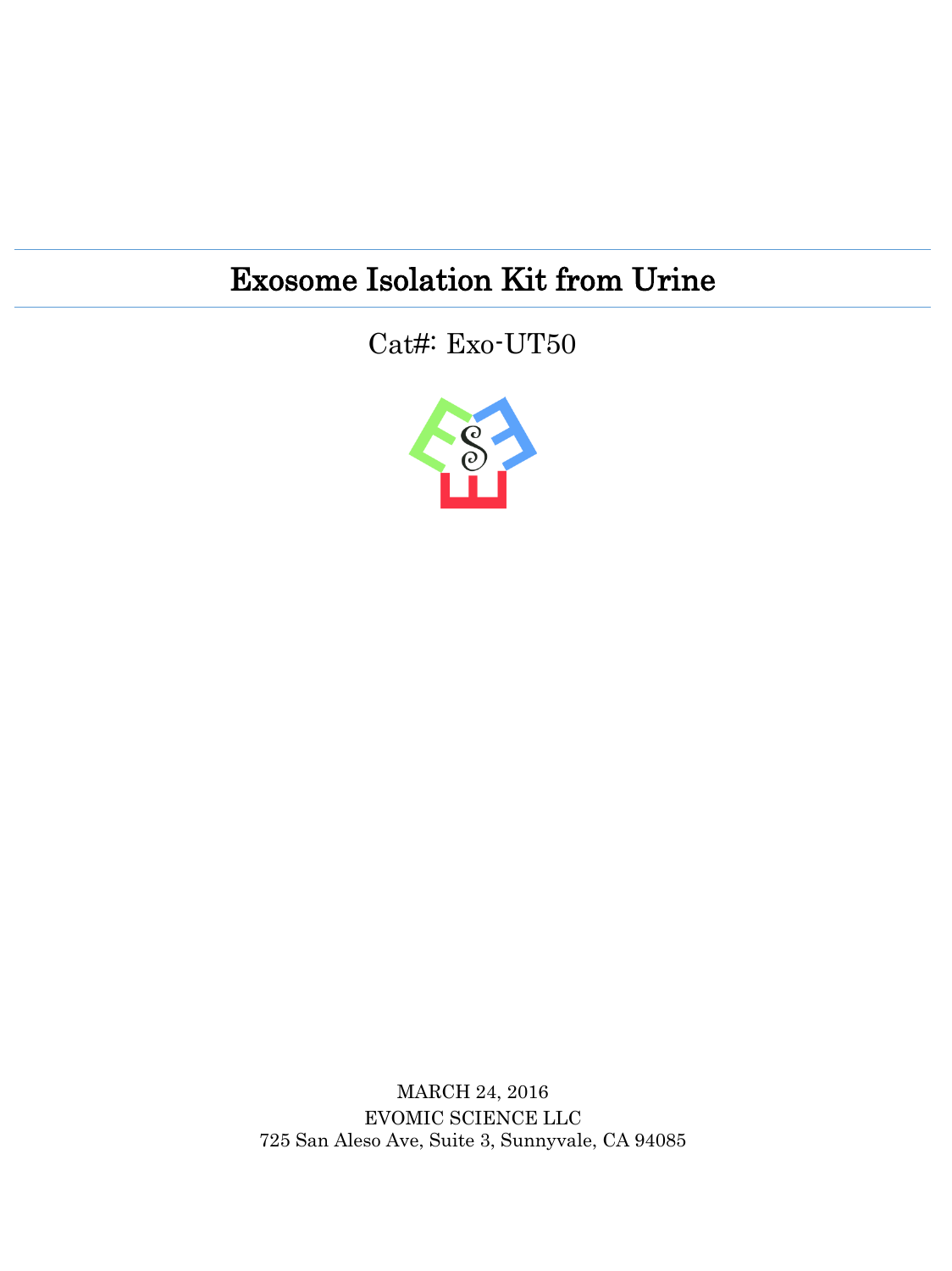



# User Instruction

## ExoEZ™

## Density-based Exosome Isolation Kit from Urine

Cat#: Exo-UT50



#### Store kit at +4°C to room temperature on receipt

[www.evomicscience.com](http://www.evomicscience.com/) 725 San Aleso Ave. Suite 3, Sunnyvale, CA 94085 info@evomicscience.com Page 1/6 Version 2016-03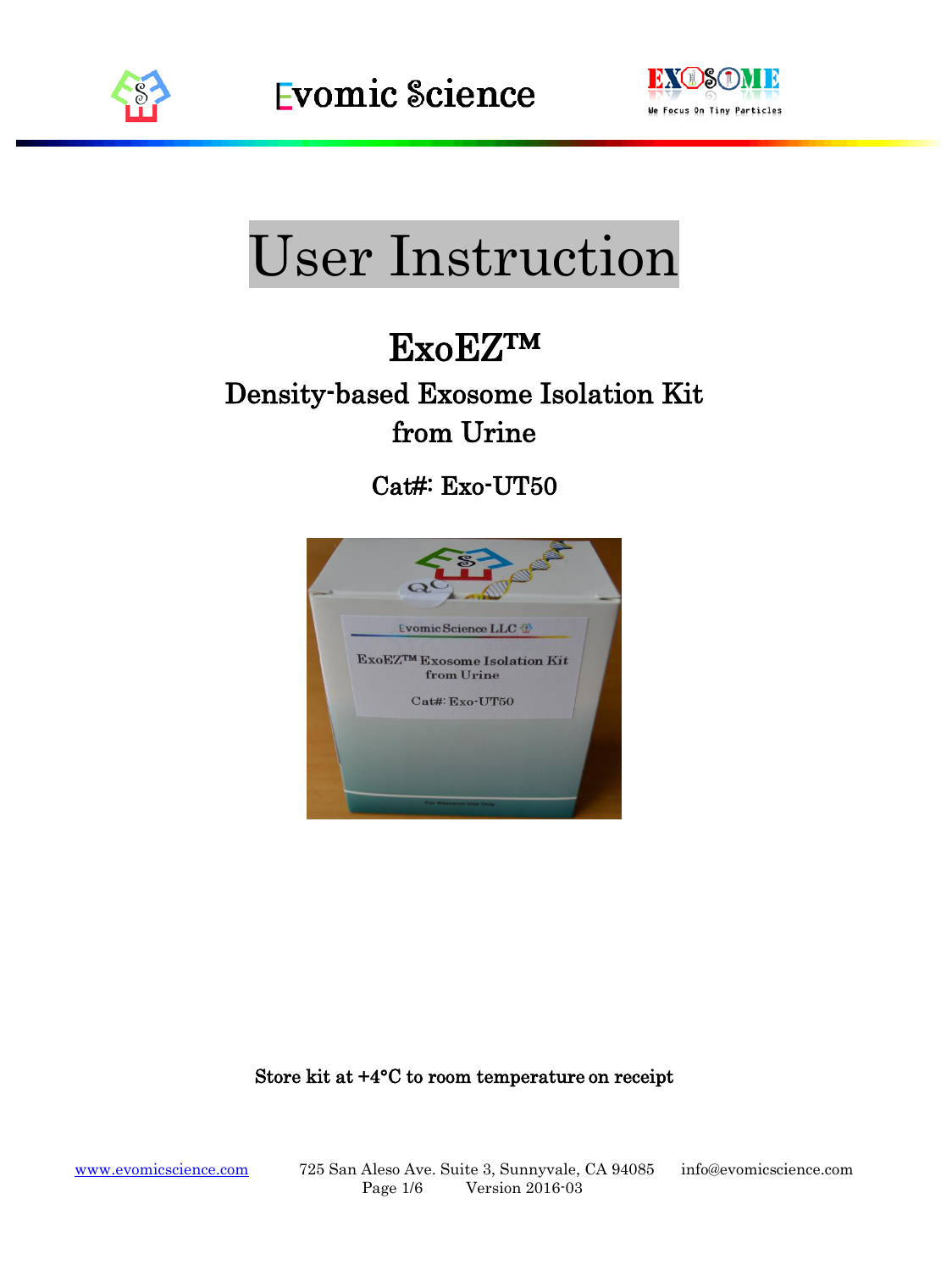



#### General Tips for Exosome Isolation

- All biofluids should be considered biohazards and should be disposed according to the researcher's institution, state and federal regulation.
- Personal Protective Equipment should be worn at all the time when working on biofluids.
- Since different biofluids have highly variable compositions, the specifically optimized sample processing for each type of biofluids is required.
- Sample collecting and handling prior to purification can have a significant impact on the purity and yield of isolated exosomes! (Witwer KW et al 2013 Journal of Extracellular Vesicles.)
- In all processing steps from biofluids, consideration should be taken to prevent lysis of cells. Intracellular vesicles due to cell lysis or platelet activation in plasma case would definitely contaminate your exosome samples. It could result in misleading conclusion.
- If biofluids will not be used immediately, any cells in biofluids must be removed prior to store at -80°C.

#### Exosomes in Urine

Urine is the most noninvasive, easy samples to obtain in large volumes for biomarker measurement. Pisitkun et al 2004 initially isolated and described urine exosomes, which, in addition to the common exosome molecular markers, contained urinary tubule specific proteins and microRNAs. In Fig.1, the extracellular vesicles and miRNA distribution in urine was showed. However, the presence of nano- to micro-scale particles in urine, such as salt crystals, cells and virus, severely interferes with urine sub-fraction and downstream exosome isolation. One of the most abundance proteins in urine, Tamm–Horsfall protein (THP), is the main contributor to this problem. THP molecules exist not only as a mono protein molecule but also as polymerized micron long fibrils. These linear fibrils further form a three-dimensional gel which entraps a large amount of exosomes. In classical urine assay, urine is separated into various fractions by the differential centrifugation. Our data demonstrate that even low (2,000g) speed centrifugation co-precipitates cells and salt crystals with THP gel which entrapped exosomes. This low-speed pellet is usually discarded during exosome isolation procedures, as reported in the current literatures and commercial kits. However, this low-speed pellet contains around 40% of total urine exosomes. Given the fact that urine has very low exosome load, the exosomes in this low-speed pellet thus have to be released to increase total urine exosome yield. Several labs utilized the reducing agent DTT or the detergent 3-[(3-cholamidopropyl) dimethylammonio]-1-propanesulfonic (CHAPS) to break down the urine THP gel to release exosomes. DTT and CHAPS treatment did not only break down urine THP gel, but also damaged the integrity of cells and exosomes, and thus resulted in the inaccurate measurement and misleading discovery of proteins and miRNAs.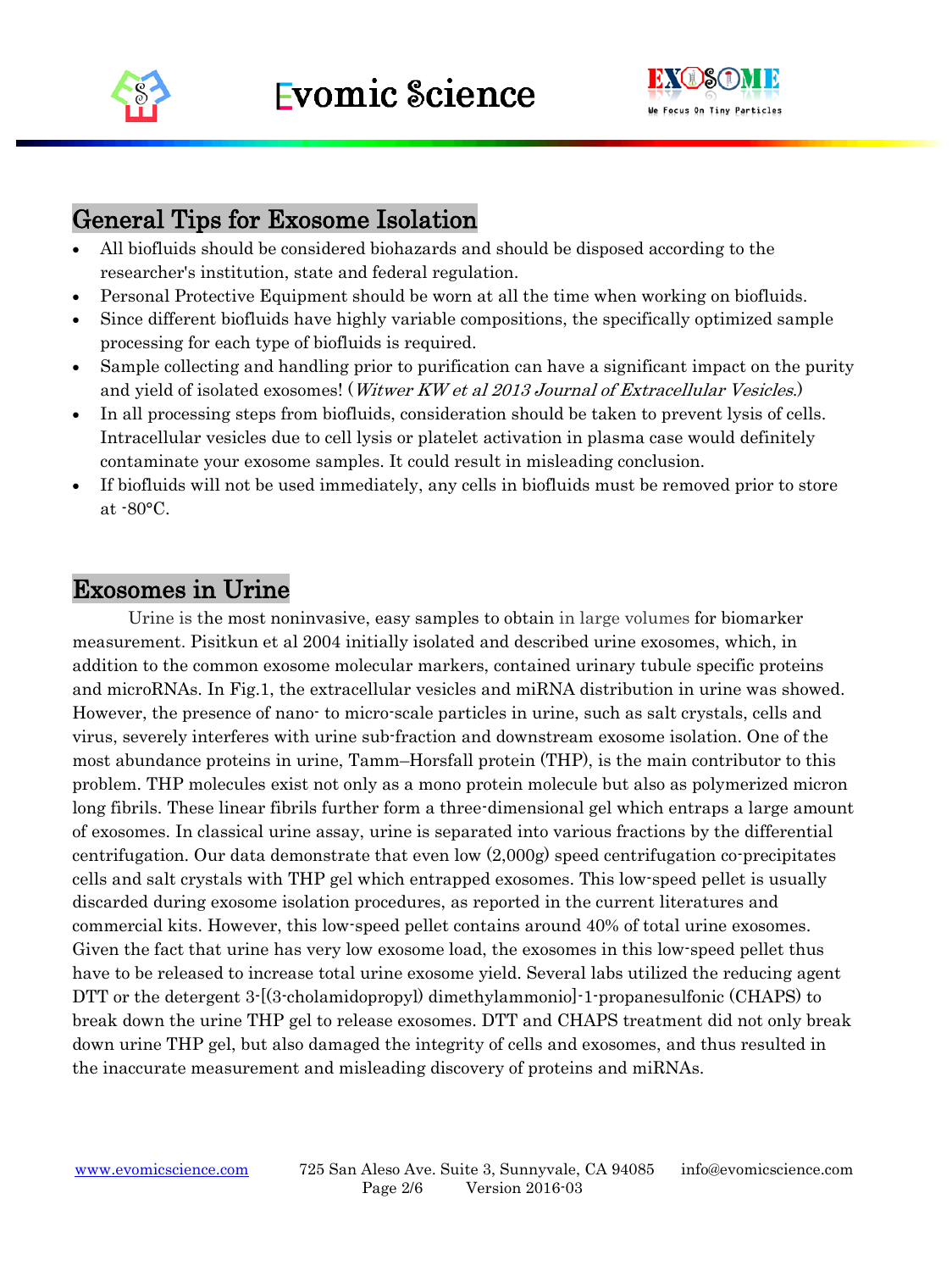





Fig.1, the extracellular vesicle and miRNA distribution in urine.

We thus developed a **ME buffer**, which efficiently released the entrapped exosomes from THP gel, as well as kept the integrity of exosomes and cells. After treated with ME buffer, urine exosomes can be concentrated with the **density-based**  $ExoEZ^{TM}$  exosome isolation kit within less than 30 minutes. The isolated exosomes are suitable for most of applications nowadays. To remove the trace reagents and contaminated proteins, the exosomes can be further purified through the Exosome Purification Column kit (Cat# Exo-A300 or Exo-B300 or Exo-C300).

A procedure for urine exosome isolation is outlined below.

![](_page_3_Figure_7.jpeg)

Fig. 2. A brief procedure for urine exosome isolation. Fresh raw urine (20ml) is treated with ME buffer for 15~30 min at room temperature and then centrifuged at 2,500g for 10 min. The supernatants was transferred to a new tube and mixed with ExoEZTM exosome isolation reagents. After centrifuged at 2,500g

[www.evomicscience.com](http://www.evomicscience.com/) 725 San Aleso Ave. Suite 3, Sunnyvale, CA 94085 info@evomicscience.com Page 3/6 Version 2016-03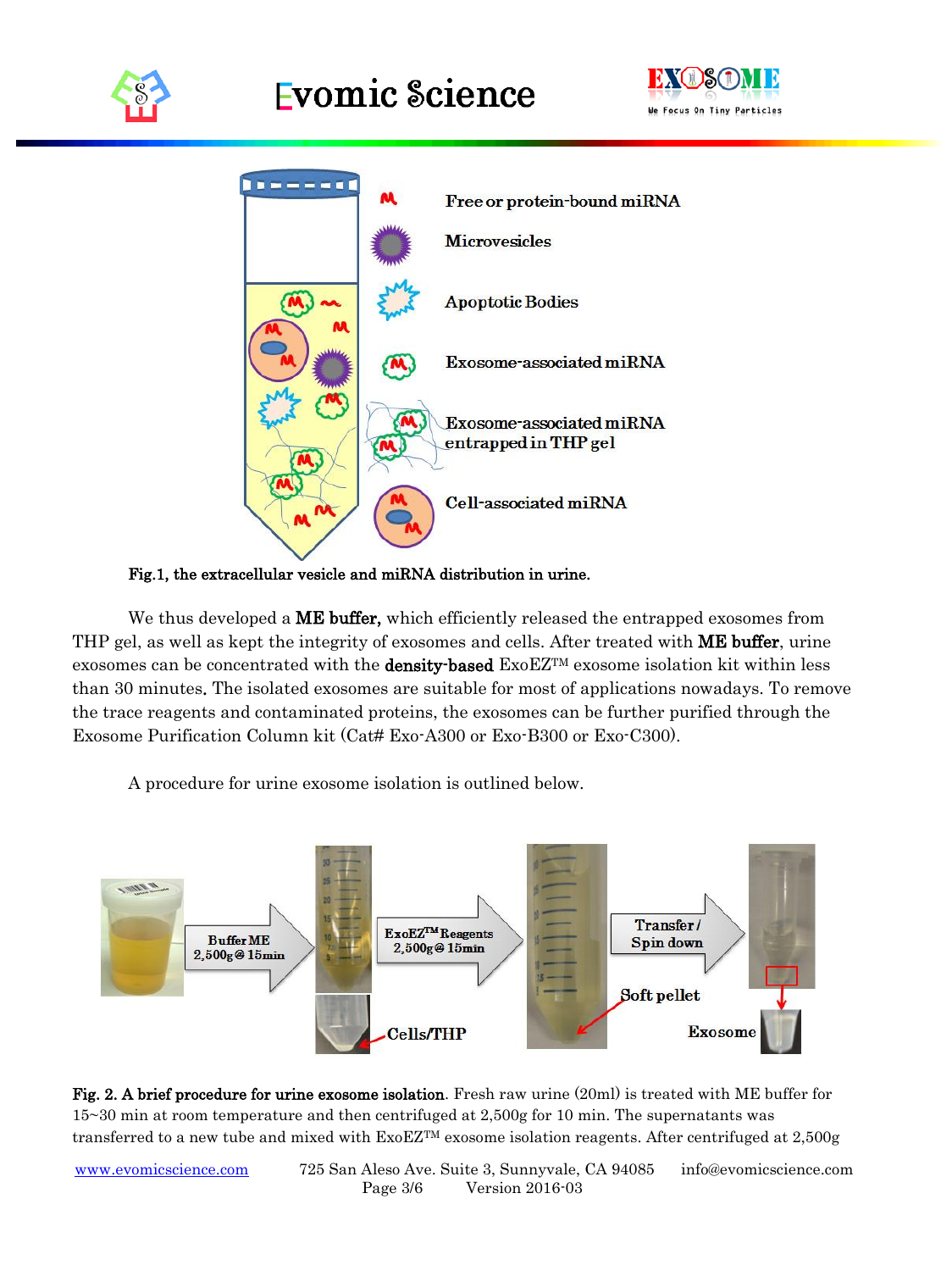![](_page_4_Picture_0.jpeg)

![](_page_4_Picture_2.jpeg)

for 15 min, the pellet contains exosomes. Transfer this soft pellet to a new microtube and spin down at 2,500g for 3~5 min, remove trace supernatants, the pellet is exosome.

![](_page_4_Picture_4.jpeg)

Fig. 3. TEM and Cryo-EM of purified exosomes. Exosomes were isolated from 20 ml of human urine using ExoEZTM Exosome Isolation Kit (Cat#: ExoUT50), re-suspended in 200 µl of PBS, and then contrasted with uranyl-acetate and digital images were captured by using TECNAI (in the A panel). A cryo-EM images of exosome from the same urine sample were also captured (in the B panel), which showed the five different sizes of extracellular Vesicles.

### Kit Components of Exo-UT50

#### (Suitable for up to 50 ml of urine)

| Components              | Volume                      |
|-------------------------|-----------------------------|
| <b>ME</b> Buffer        | 5ml                         |
| <b>Reagent P1</b>       | $25$ ml                     |
| Reagent P2              | $25$ ml                     |
| <b>Reagent D</b>        | $500 \mu l$                 |
| <b>Reagent F</b>        | $500 \mu l$                 |
| 1xPBS                   | Not included                |
| <b>User Instruction</b> | <b>Save Paper Save Life</b> |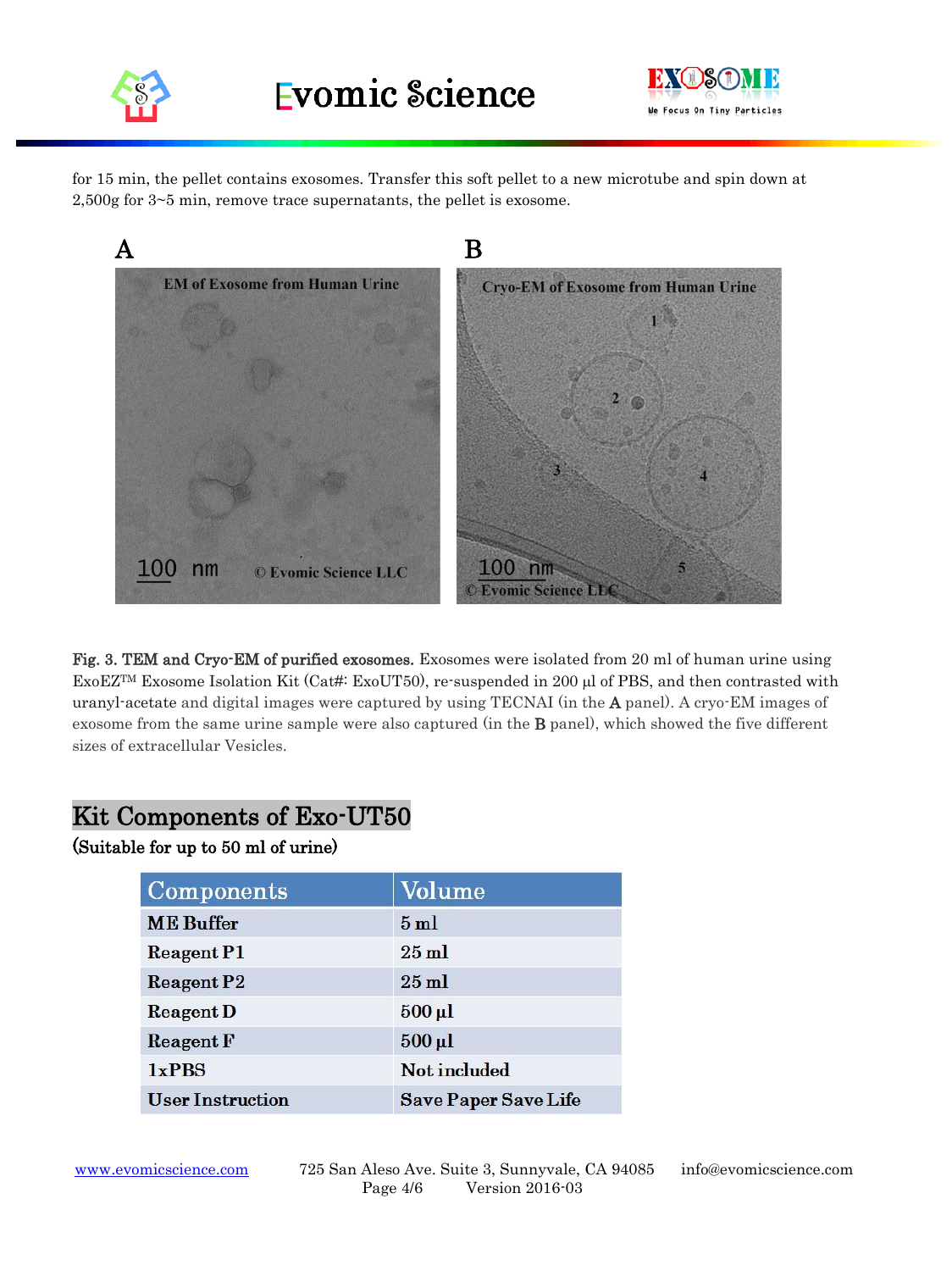![](_page_5_Picture_0.jpeg)

![](_page_5_Picture_2.jpeg)

## Urine Collection

- 1. Prior to urine collection, cleaning of the urogenital area with clean wipe is recommended.
- 2. To avoid large variation of exosome amount between samples, the **second morning urine** is recommended for urine exosome isolation.
- 3. Collect midstream urine in a fresh standard urine collection container.
- 4. Add protease inhibitors and preservatives to urine, especially if urine exosomes would be used for proteomics.
- 5. All urine samples should be processed fresh within 4 hours from their collection to avoid the precipitation formation, which contains exosomes. If not, urine samples should be processed to remove cells, and then stored in -80°C for longer periods.
- 6. The exosome concentration in urine samples is highly variable, among different subjects and also in different samples of the same subject at the certain time point and status. A normalization would be essential to compare exosome yield, especially for biomarker discovery and validation. Several normalization methods, such as time normalization, creatinine normalization, and protein normalization, can be used to normalize exosome yield but with the various advantage and disadvantage.
- 7. Please save some unprocessed urine sample and the different pellets and supernatants in exosome isolation procedures, if possible. It might be useful for future systemic study and normalization.
- 8. Avoid repeated thaw and freeze cycles.

### Urine Sample Preparation

- 1. Transfer the desired volume of fresh urine to a new tube.
- 2. To release the entrapped exosome in THP gel, Add 0.1 (10%) volume of ME buffer into urine samples (such as 1 ml of ME buffer to 10 ml of urine sample) and mix well (Do not vortex).
- 3. Incubate at room temperature for 15~30 minutes.
- 4. Centrifuge the treated urine samples at 2,500g for 15 minutes at 4˚C to remove cells and salt crystals. This cell pellet can be used for other bioassays, if desired.
- 5. Carefully transfer supernatant into new tubes and then go through  $0.22 \mu m$  filter or centrifuge supernatants at 17,000g for 10 minutes at  $4^{\circ}$ C to remove most of large microvesicles, if possible.

#### Exosome Isolation

1. Transfer the desired volume of the above processed urine to a new tube and add 0.5 volumes of Reagent P1, 0.5 volumes of Reagent P2, and1/100th volume of Reagent D and F, respectively. (Refer to the table below for sample volumes; Volume is based on the original urine in step 2 of Urine Sample Preparation; Do not add ME buffer again in this step)